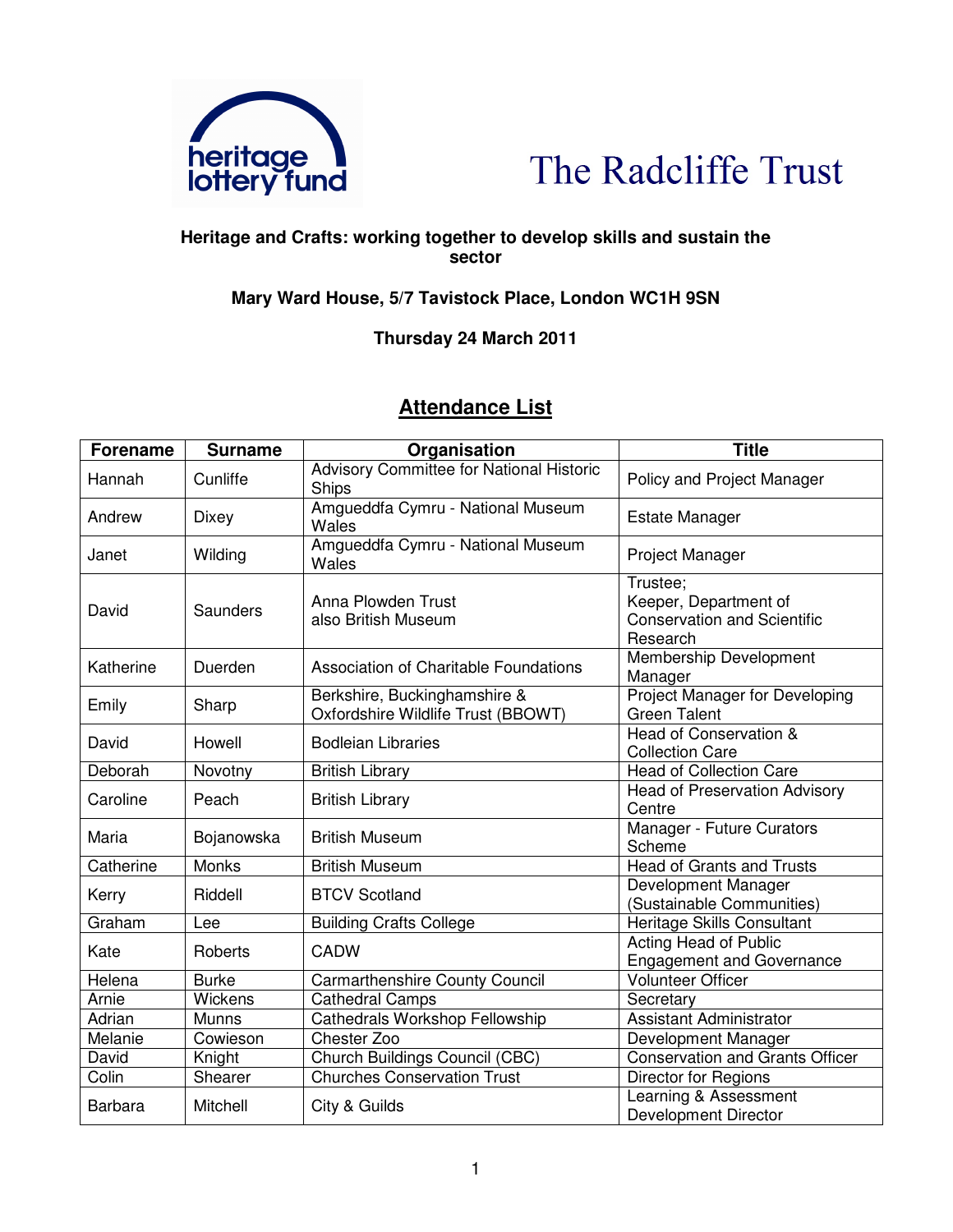| Philip          | Howard            | Clothworkers' Foundation                                                  | <b>Grants Manager</b>                                            |
|-----------------|-------------------|---------------------------------------------------------------------------|------------------------------------------------------------------|
| Alexandra       | Gow-Smith         | <b>Cockpit Arts</b>                                                       | Development Manager                                              |
| Suzie           | Thomas            | Council for British Archaeology                                           | <b>Community Archaeology Support</b><br>Officer                  |
| David           | Price             | <b>Country Houses Foundation</b>                                          | Secretary                                                        |
| Amanda          | Jones             | <b>Crafts Council</b>                                                     | <b>Director of External Relations</b>                            |
| Jennie          | Godsalve          | <b>Creative &amp; Cultural Skills</b>                                     | Engagement Advisor, External<br>Relations                        |
| Annabel         | Houghton          | Department for Culture Media and Sport<br>(DCMS)                          | Senior Policy Adviser                                            |
| Margaret        | <b>Brown</b>      | Diocese Of Gloucester                                                     | Development Manager                                              |
| Pascal          | Mychalysin        | Diocese Of Gloucester                                                     | Master Mason                                                     |
| Andrew          | Stafford          | <b>Dulverton Trust</b>                                                    | Director                                                         |
| Cathie          | Clarke            | East Midlands Centre for Construction of<br>the Built Environment (EMCBE) | <b>Project Manager for Skills</b>                                |
| Judith          | Garfield          | <b>Eastside Community Heritage</b>                                        | Director                                                         |
| Gilly           | Anderson          | <b>Edward Barnsley Educational Trust</b>                                  | <b>Trust Secretary</b>                                           |
| John            | Edwards           | <b>English Heritage</b>                                                   | <b>Historic Buildings Architect</b>                              |
| Bob             | Hook              | English Heritage                                                          | Head of Training & Standards                                     |
| John            | <b>Watkins</b>    | English Heritage                                                          | Head of Gardens and Landscape                                    |
| Clara           | Willett           | English Heritage                                                          | <b>Bursary Scheme Manager</b>                                    |
| <b>Nicholas</b> | Ford              | <b>Ernest Cook Trust</b>                                                  | <b>Agent and Director</b>                                        |
| David           | Tournay           | <b>Evolution Partnership</b>                                              | Director                                                         |
| Elizabeth       | <b>Neville</b>    | <b>Exchange Studio</b>                                                    | Director                                                         |
| Frances         | Cambrook          | <b>Foundation Degree Forward</b>                                          | <b>Associate Director</b>                                        |
| Duncan          | Wilson            | <b>Greenwich Foundation</b>                                               | Chief Executive                                                  |
| Rupert          | Featherstone      | Hamilton Kerr Institute                                                   | Director                                                         |
| Chris           | Rowley            | Hand Engravers Association of Great<br><b>Britain</b>                     | Founder/Exec Committee                                           |
| Patricia        | Morison           | <b>Headley Trust</b>                                                      | Executive                                                        |
| Rob             | Dunn              | Herefordshire College of Technology                                       | <b>Assistant Principal</b>                                       |
| Kate            | Andrew            | Herefordshire Council                                                     | Principal Heritage Officer                                       |
| Paulette        | Frances-<br>Green | Herefordshire Council                                                     | Project Manager                                                  |
| Phil            | <b>Burton</b>     | Herefordshire Nature Trust                                                | Learning Manager                                                 |
| Emma            | Lacroix           | <b>Heriot Watt University</b>                                             | Research & Proposal Writing<br>Officer                           |
| Kate            | Pugh              | Heritage Alliance                                                         | <b>Chief Executive</b>                                           |
| Patricia        | Lovett            | Heritage Crafts Association                                               | Vice-Chair                                                       |
| Jenny           | Abramsky          | Heritage Lottery Fund                                                     | Chair                                                            |
| Karen           | <b>Brookfield</b> | Heritage Lottery Fund                                                     | Deputy Director of Strategy &<br><b>Business Development</b>     |
| Aretha          | George            | Heritage Lottery Fund                                                     | Policy Officer Participation &<br>Learning                       |
| Jennifer        | Latto             | Heritage Lottery Fund                                                     | North West Committee Member                                      |
| Katie           | Owen              | Heritage Lottery Fund                                                     | Senior Media Manager                                             |
| <b>Nick</b>     | Randell           | Heritage Lottery Fund                                                     | Programme Manager, Skills for<br>the Future & Training Bursaries |
| Jo              | Reilly            | Heritage Lottery Fund                                                     | Head of Participation & Learning                                 |
| Oluwaseun       | Soyemi            | Heritage Lottery Fund                                                     | Senior Grants Officer                                            |
| Diana           | <b>Beattie</b>    | Heritage of London Trust                                                  | Director                                                         |
| Fiona           | Dennis            | Historic & Botanic Garden Bursary<br>Scheme                               | <b>Scheme Coordinator</b>                                        |
| Billy           | Reid              | <b>Historic Scotland</b>                                                  | <b>Trainee Mason</b>                                             |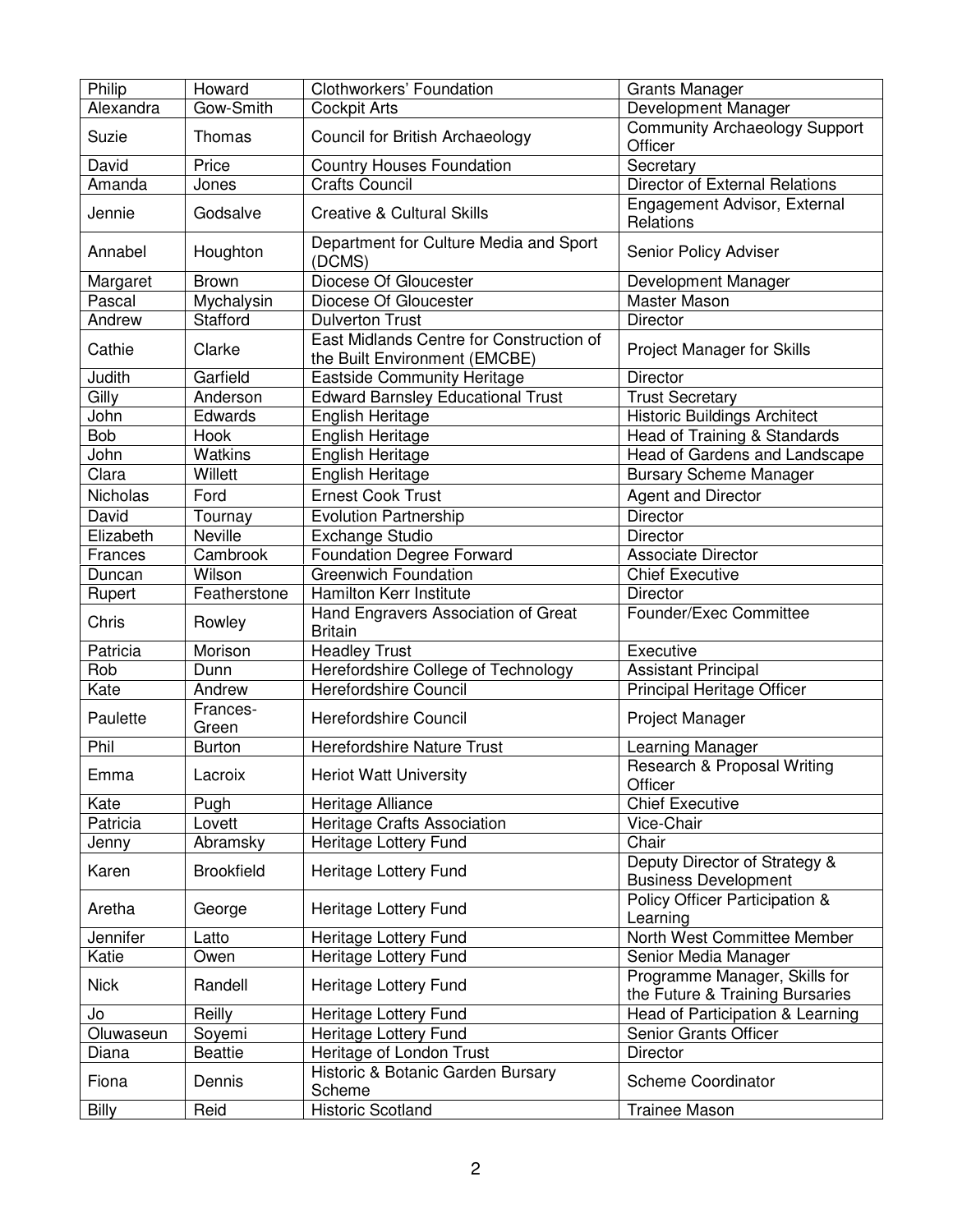| lan                   | Walker                | <b>Historic Scotland</b>                                           | <b>Head of Traditional Building Skills</b>             |
|-----------------------|-----------------------|--------------------------------------------------------------------|--------------------------------------------------------|
| Andrea                | <b>Bradley</b>        | Institute for Archaeologists (IfA)                                 | <b>Workplace Learning Bursaries</b>                    |
|                       |                       |                                                                    | Co-ordinator                                           |
| Kate                  | Geary                 | Institute for Archaeologists (IfA)                                 | <b>Standards Development Manager</b>                   |
| Carol                 | <b>Brown</b>          | Institute of Conservation (ICON)                                   | HLF Bursary Project Co-ordinator                       |
| Lynette               | Gill                  | Institute of Conservation (ICON)                                   | Editor Icon News                                       |
| Alison                | Richmond              | Institute of Conservation (ICON)                                   | <b>Chief Executive</b>                                 |
| Sean                  | O'Reilly              | Institute of Historic Building Conservation<br>(IHBC)              | <b>Director</b>                                        |
| Kevin                 | Patrick               | Lantra                                                             | Regional Partnership Manager,<br>North East            |
| David                 | Winn                  | Lantra                                                             | Industry Partnership Manager                           |
| Jane                  | Ashley                | Laura Ashley Foundation                                            | Director                                               |
| Yvette                | Fletcher              | <b>Leather Conservation Centre</b>                                 | <b>Head of Conservation</b>                            |
| Louisa                | Lawson                | Leche Trust                                                        | Secretary to the Trustees                              |
| Carol                 | Heidschuster          | Lincoln Cathedral                                                  | <b>Works Manager</b>                                   |
| John                  | Taylor                | Livery Company Skills Council                                      | Chair                                                  |
| Harriet               | Frazer                | <b>Memorial Arts Charity</b>                                       | <b>Charity Director</b>                                |
| Derek                 | Simmonds              | Mid-Hants Railway Preservation Society                             | <b>Apprentice Supervisor</b>                           |
| David                 | Snow                  | Mid-Hants Railway Preservation Society                             | <b>Director</b>                                        |
|                       |                       | MRDA (architects and conservation                                  |                                                        |
| Richard               | Davies                | consultants)                                                       | Senior Partner                                         |
| Caitlin               | Griffiths             | <b>Museums Association</b>                                         | Consultant                                             |
| Jessie                | <b>Buscombe</b>       | National Apprenticeship Service                                    | <b>Director</b>                                        |
| David                 | Bell                  | National Association of Decorative & Fine<br>Arts Society (NADFAS) | <b>Chief Executive</b>                                 |
|                       |                       |                                                                    |                                                        |
| Liz                   | Purchase              | National Churches Trust                                            | Trusts and Major Gifts Fundraiser                      |
| David                 | James                 | National Heritage Ironwork Group                                   | <b>Member of Council</b>                               |
| Jane                  | Davis                 | National Heritage Training Academy -<br>South West                 | Director                                               |
| Paul                  | Simons                | National Heritage Training Group                                   | Chair                                                  |
| Claire                | Pearson               | <b>National Portrait Gallery</b>                                   | Trainee                                                |
| Rory                  | Cullen                | <b>National Trust</b>                                              | Head of Building                                       |
| Claire                | Poulton               | <b>National Trust</b>                                              | Skills for the Future Project                          |
|                       | Ackroyd               |                                                                    | Manager                                                |
| Sally<br>Andie        | Harris                | Norfolk Museums & Archaeology Service<br>North East Civic Trust    | Skills for the Future Project Officer                  |
| Leanne                | Tonkin                |                                                                    | Learning and Skills Manager<br><b>Trainee</b>          |
| Janine                | Starling              | People's History Museum<br>Peterborough Environmental City Trust   | Projects Manager                                       |
|                       |                       |                                                                    |                                                        |
| Georgina<br>Catherine | Nayler<br>Woodhead    | <b>Pilgrim Trust</b><br>Prince's Foundation for the Built          | Director<br>Director of Development and Skills         |
|                       |                       | Environment                                                        |                                                        |
| Jenny<br>Victoria     | Venning<br>Churchward | <b>Prince's Trust</b>                                              | Development Manager                                    |
|                       | Carter                | Queen Elizabeth Scholarship Trust<br><b>Radcliffe Trust</b>        | <b>Charity Manager</b>                                 |
| Sally<br>Carole       | Milner                | <b>Radcliffe Trust</b>                                             | Adviser, Music Programme<br>Adviser, Heritage & Crafts |
|                       |                       |                                                                    | Programme                                              |
| Felix                 | Warnock               | <b>Radcliffe Trust</b>                                             | Chair                                                  |
| Bob                   | Bilbrough             | Robert Bilbrough Associates                                        |                                                        |
| Alison                | Chapman               | Royal Botanic Gardens Kew                                          | Trainee                                                |
| Martin<br>Susan       | Staniforth<br>Urpeth  | Royal Botanic Gardens Kew<br>Royal Botanic Gardens Kew             | <b>Practical Training Coordinator</b><br>Trainee       |